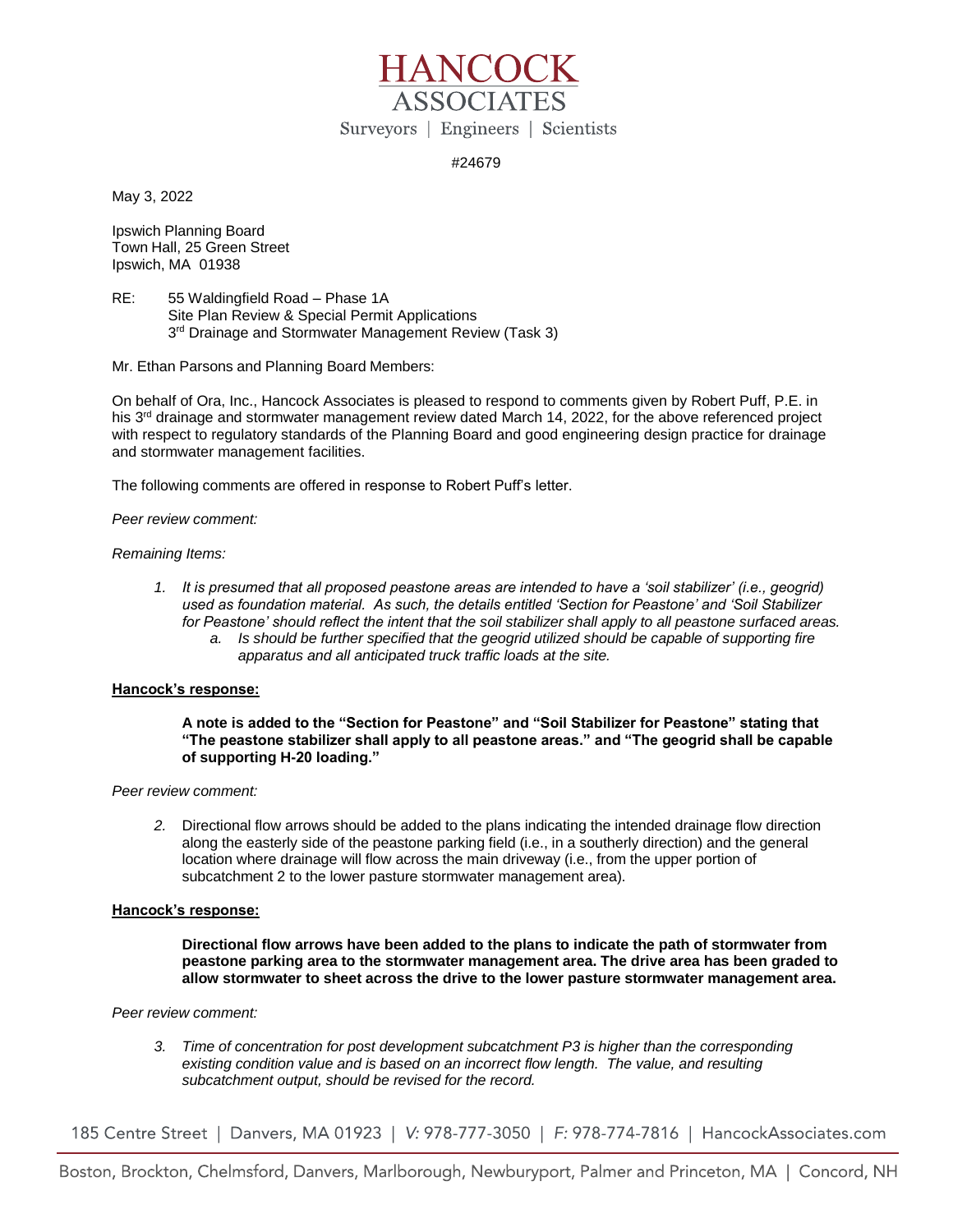## **Hancock's response:**

### **The proposed HydroCAD calculation has been revised. There was no impact on peak rates of runoff.**

#### *Peer review comment:*

*4. DEP Stormwater Management Standard 4 – As noted in prior reviews, the Long-Term Pollution Prevention Plan (LTPPP) continues to be unsatisfactory with respect to the topics contained in the 'Checklist for Stormwater Report.' The document should be revised and reformatted as needed to address these topics.* 

#### **Hancock's response:**

### **The LTPPP has been revised to reflect the requirements in the stormwater checklist.**

*Peer review comment:*

*Additional Planning Board Considerations: The following items are suggested for consideration by the Planning Board in relation to quality assurance and long-term care of the drainage and stormwater management infrastructure.* 

1. *It should be noted that stormwater impacts associated with the initial 500 linear feet of driveway widening proposed in Phase 1A are proposed to be mitigated in conjunction with Phase 1B development. As such, additional temporary mitigation should be provided if Phase 1A is to be constructed significantly in advance of Phase 1B.*

#### **Hancock's response:**

## **The plans have been revised to clarify that work associated with improvements to the site access and driveway widening for the west side of the site will be part of Phase 1B.**

### *Peer review comment:*

- 2. *To ensure that construction of the stormwater management system is conducted in accordance with the design, an as-built plan of the completed project should be submitted to the Planning Board along*  with a report from the engineer of record indicating whether or not construction complies with the *design intent. The as-built plan and engineering report should also be appended to the final version of the 'Operation and Maintenance Plan' prepared for the stormwater management system, for the property owner's future use and reference.* 
	- *a. The engineering report should specifically speak to the ability of runoff from the peastone parking area (i.e., the northerly portion of subcatchment P2) to flow across the project driveway and into the lower pasture area, as assumed in the calculations.*

### **Hancock's response:**

#### **The Applicant takes no exception with the Planning Board including a condition to address this comment.**

## *Peer review comment:*

*3. Because existing topographical depressions within the pasture are being utilized as part of the stormwater management system, any earthwork that would alter these depressions from what is proposed on the plans should be subject to appropriate hydrologic/hydraulic study and Planning Board review to ensure that the stormwater management design intent is not adversely impacted.* 

#### **Hancock's response:**

**The Applicant takes no exception with the Planning Board including a condition to address this comment.**